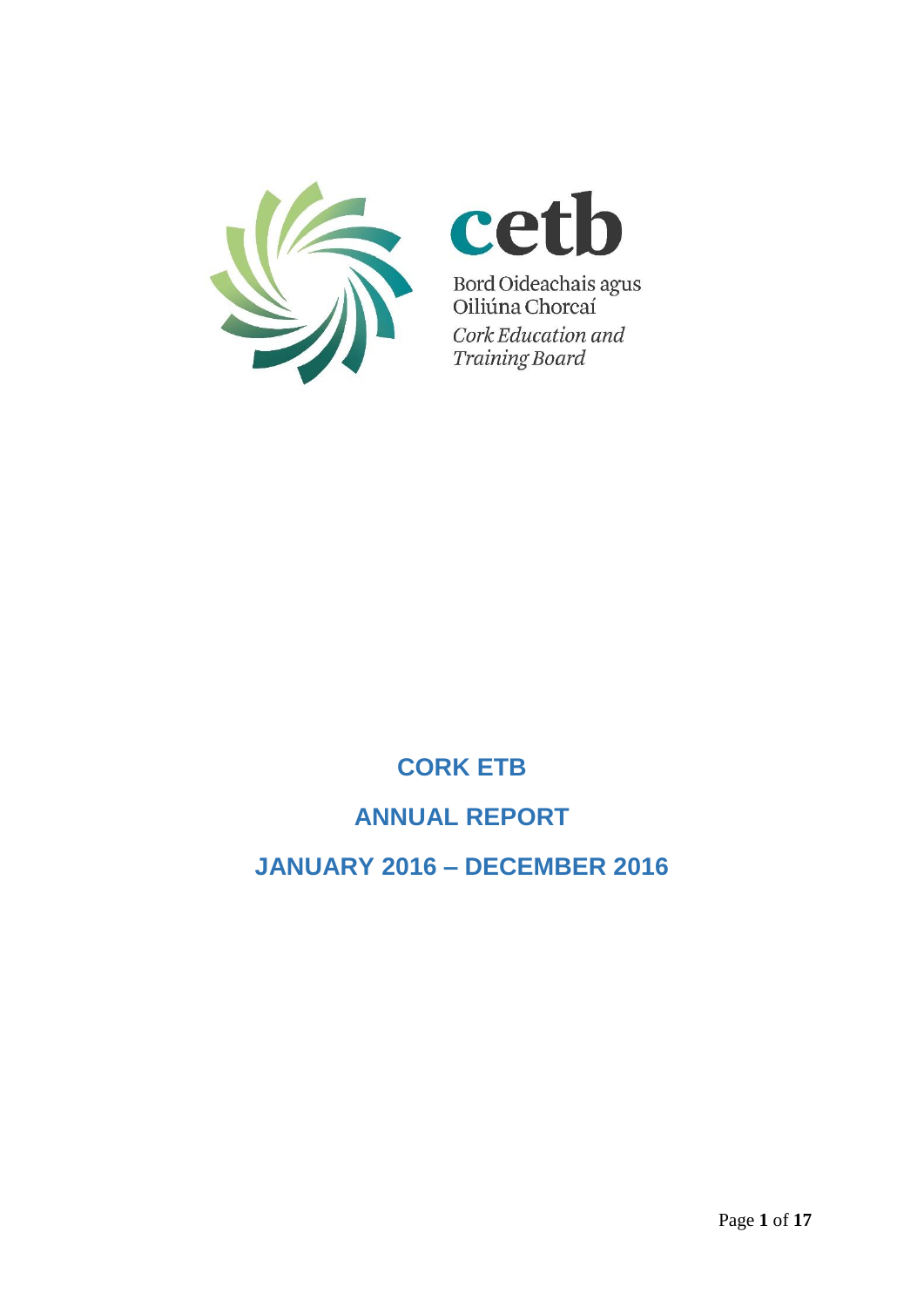## Contents

| <b>Community Training Centres</b> | 9 |
|-----------------------------------|---|
|                                   |   |
|                                   |   |
|                                   |   |
|                                   |   |
|                                   |   |
|                                   |   |
|                                   |   |
|                                   |   |
|                                   |   |
|                                   |   |
|                                   |   |
|                                   |   |
|                                   |   |
|                                   |   |
|                                   |   |
|                                   |   |
|                                   |   |
|                                   |   |
|                                   |   |
|                                   |   |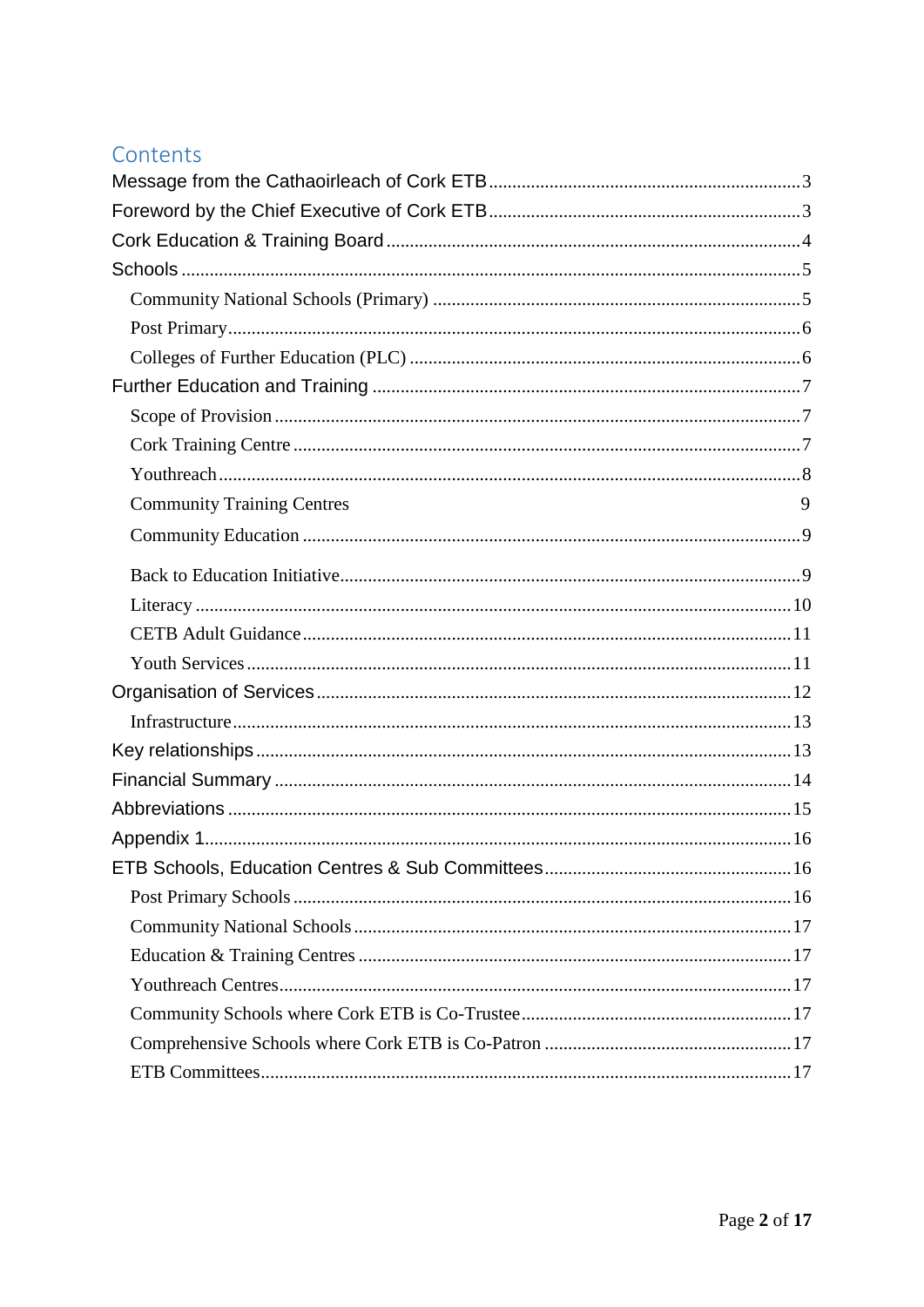# <span id="page-2-0"></span>Message from the Cathaoirleach of Cork ETB

As Chairperson of Cork ETB, I am proud to be associated with the quality of service delivery that Cork ETB gives to its learners. The year has been one of continued change for the organisation with new administration structures put in place for the organisation as well as new challenges that continue to present, in particular the patronage of Community National Schools. The seamless manner in which changes and challenges are met within the organisation and by staff is testimony to the dedication and commitment that staff have towards the organisation.

Cllr. Patrick Gerard Murphy

Chairman, Cork Education and Training Board

## <span id="page-2-1"></span>Foreword by the Chief Executive of Cork ETB

The year 2016 was one of continuing change and consolidation for Cork ETB. A revised senior administrative structure saw the appointment of a Director of Schools, a Director of Further Education and Training and two Directors of Organisation, Support and Development. While these appointments were hugely welcome, it has brought a need to review structures within Head Office. The continued co-operation of staff and willingness to embrace what can only be described as an emerging culture of change is one to be commended.

Service provision continues to develop with the learner being central to ensuring that Cork ETB delivers high quality education and training options. The breadth and scope of delivery from every arm of our services to the learner, community and Industry is testament to the ability of Cork ETB to plan, provide, co-ordinate and review appropriate and relevant education and training programmes. This annual report outlines in detail the major highlights of 2016.

Mr. Timothy Owens Chief Executive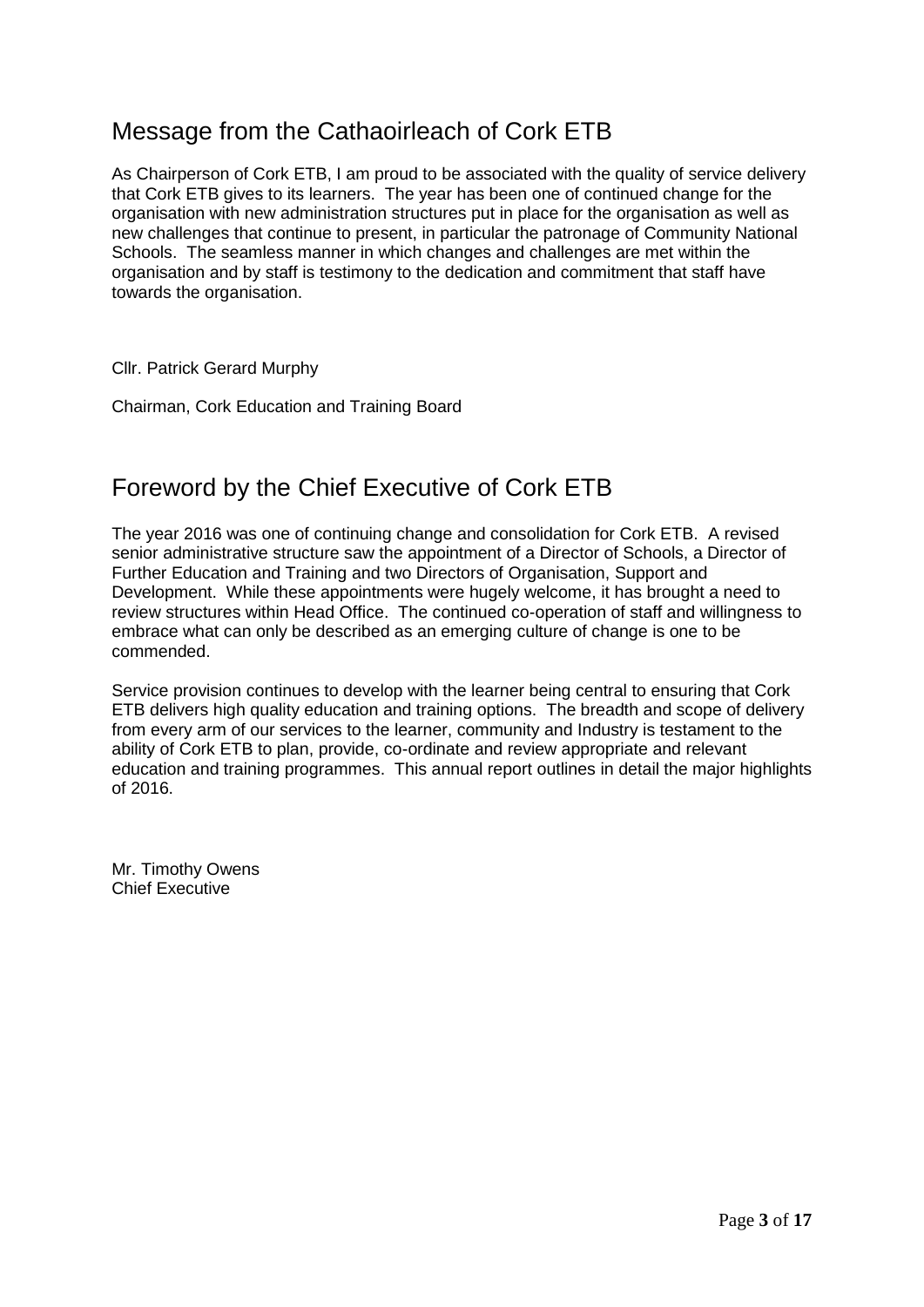# <span id="page-3-0"></span>Cork Education & Training Board

Cork Education and Training Board is established under the Education & Training Boards Act, 2013 and is responsible and accountable for the proper direction and control of the ETB as set out in the aforementioned Act, other relevant legislation and relevant Code of Practice for the Governance of ETB's. The Board of Cork ETB meet on 6 occasions during the year and in accordance with section 3.4 of the Code of Governance, the record of attendance of each Board Member is set out in the following table.

| Title | Name        | Surname        | Record of Attendance           |
|-------|-------------|----------------|--------------------------------|
| Cllr. | Des         | O'Grady        | 6/6                            |
| Cllr. | Kay         | Dawson         | $2/2$ – Appointed in Sept 2016 |
| Cllr. | Mary        | Hegarty        | 3/6                            |
| Cllr. | Patrick G   | Murphy         | 2/6                            |
| Cllr. | Christopher | O'Sullivan     | 3/6                            |
| Cllr. | Claire      | Cullinane      | 2/6                            |
| Mr.   | Paudie      | Palmer         | 6/6                            |
| Ms.   | Louise      | Sheehan        | 5/6                            |
| Ms.   | Gillian     | Keating        | 2/6                            |
| Ms.   | Mary        | O'Grady        | 3/6                            |
| Cllr. | Gillian     | Coughlan       | 3/6                            |
| Cllr. | Tim         | Brosnan        | 5/6                            |
| Cllr. | Mary        | <b>Shields</b> | 5/6                            |
| Cllr. | Chris       | O'Leary        | 4/6                            |
| Cllr. | PJ          | Hourican       | $2/2$ – Appointed in Sept 2016 |
| Cllr. | Padraig     | O'Sullivan     | 4/6                            |
| Ms.   | Maura       | Fitzgibbon     | 6/6                            |
| Mr.   | Sean        | O'Sullivan     | 4/6 - Resigned in June 2016    |
| Ms.   | Pearl       | Nolan          | 4/6                            |
| Mr.   | Declan      | O'Leary        | 4/6                            |
| Cllr. | Michael     | Hegarty        | 4/6 - Resigned in Sept 2016    |
| Cllr. | Laura       | McGonigle      | $0/6$ – Resigned June 2016     |
| Rev.  | Dr. Tom     | Deenihan       | $1/6$ - Resigned in July 2016  |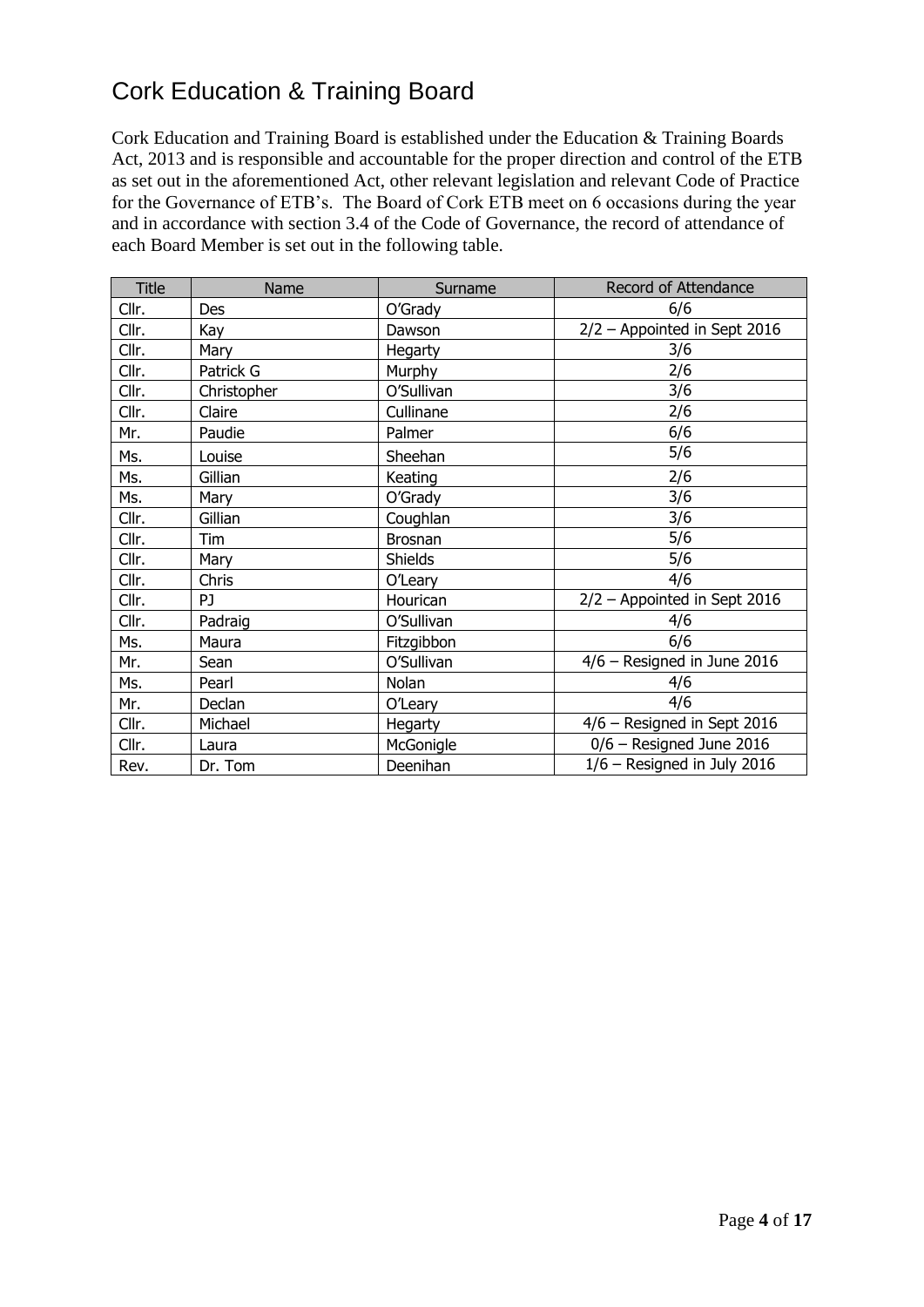## <span id="page-4-0"></span>**Schools**

Cork ETB is the patron and management body for 2 Community National Schools, 28 recognised Post Primary schools, of which 11 are Designated Community Colleges where there are Model Agreements in place between CETB and the Diocese of Cork and Ross, or CETB and the Diocese of Cloyne. Included in the 28 Post Primary schools are 4 standalone Colleges of Further Education, Mallow College of Further Education having been granted independent recognition from Davis College, Mallow, in September 2016. Within the Community National Schools there were 71 registered pupils at the end of the 2015-16 academic year largely accounted for by the late awarding of patronage of Scoil Chlíodhna in Carrigtwohill to CETB. However, in September 2016 enrolments to Junior Infants in Scoil Chliodhna alone, reached 40 children.

CETB's Post Primary schools had a total student enrolment of 10,985 recognised Post Primary students. There were 4,832 full-time students in the Further Education Colleges, this includes PLC students in courses attached to Post-Primary schools. There was a similar number of pupils enrolled in self-financing adult education classes in the PLC colleges.

Cork ETB is also a co-trustee/co-patron of 13 Community and Comprehensive Schools. See appendix 1 for full listing of all Cork ETB Colleges and Centres.

#### <span id="page-4-1"></span>Community National Schools (Primary)

Cork ETB is patron of 2 Community National Schools (CNS). For Cork ETB, our involvement in primary education in Ireland marks a new beginning.

In December 2007, the then Minister for Education and Science, Mary Hanafin, announced the government's intention to establish the first state run primary schools. This new development marked a new departure in primary education in Ireland. The CNS were established to meet the needs of a "New Ireland" characterised by a significant growth in multi-culturalism and multi-faith in its population. To meet the needs of the emerging new Irish population, the CNS would be inclusive while at the same time aspiring to the high standards for which Irish primary education is recognised.

In order to enable Cork ETB, become patron of the CNS, it was necessary to pass enabling legislation. The necessary legislative changes took place in 2013. In the interim period, the Minister for Education and Skills became the temporary patron and Cork ETB became the patron in waiting. In September 2016, patronage transferred from the Minister to the ETB.

On 1st September 2016, in accordance with the provisions of Section 8 of the Education Act, 1998, the patronage of the following schools were transferred from the Minister for Education and Skills to Cork Education and Training Board;

- Scoil Aonghusa Community National School, Carrigoon, Mallow
- Scoil Chlíodhna Community National School, West End, Carrigtwohill

All staff transferred to Cork ETB on the above date and a Single Manager was appointed for both schools by the Minister for Education and Skills, pending the establishment of Boards of Management.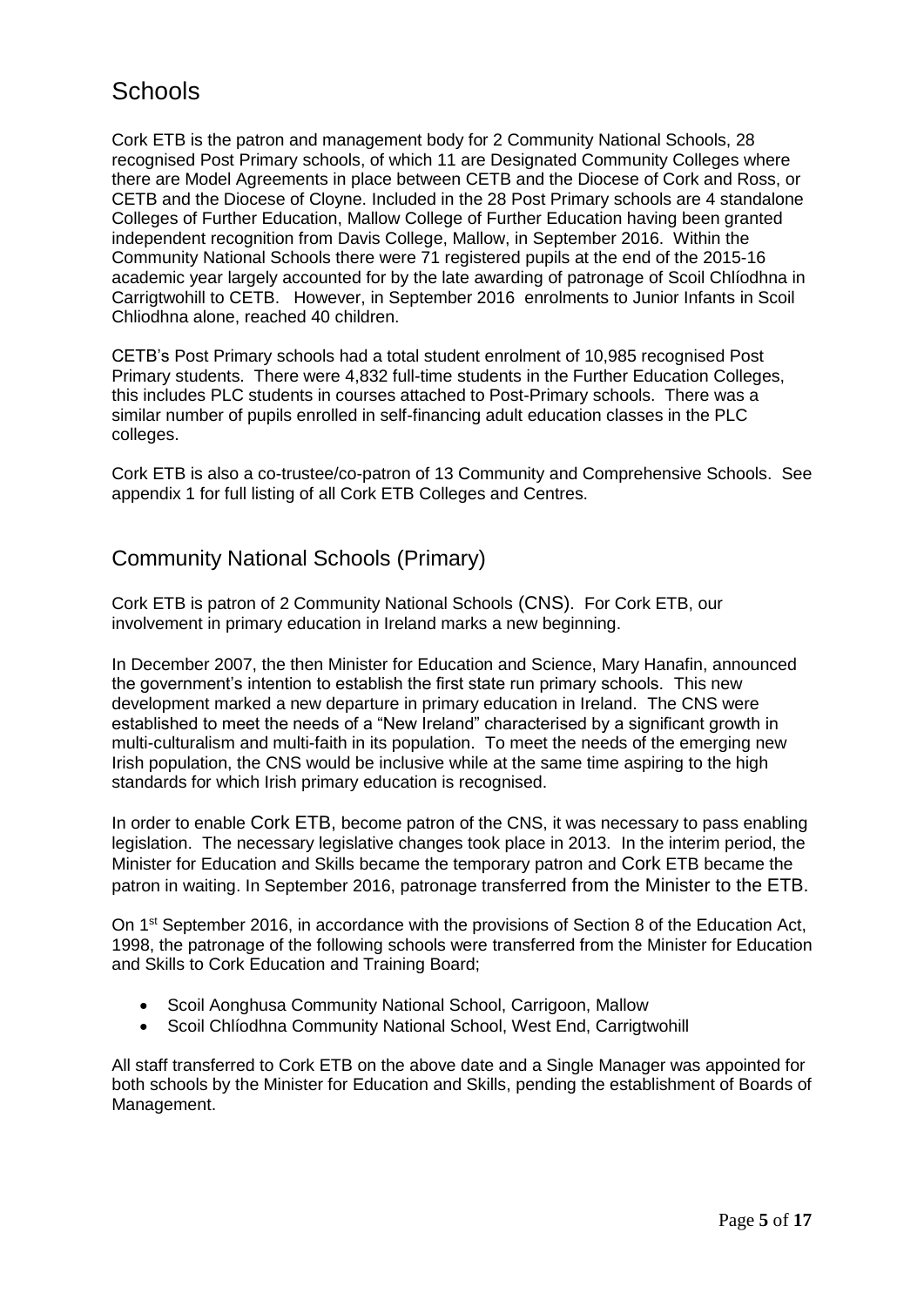#### <span id="page-5-0"></span>Post Primary

During the school year 2015/2016, overall enrolments in CETB's Post Primary schools continued to increase (to 10,985 pupils). The pattern of enrolments in individual schools was variable, the majority of schools evidencing consistent, stable enrolments, with a smaller number showing significant increases (St. Colman's Community College, Midleton and Coláiste an Chraoibhín, Fermoy in particular), while in a small number of schools decreasing enrolments continue to be a cause for some concern for the ETB. See Appendix 1 for school and college enrolment figures.

In September, Cork ETB opened a new school, Carrigtwohill Community College, with a first year enrolment of 60 students. Cork ETB continued to work towards the closure of Mannix College in Charleville and in September 2016 Post Primary education provision at the College ceased. This was the end of an era in terms of Post Primary provision in Charleville by Cork ETB and was a time of great sadness for the remaining staff who transferred to other Cork ETB schools.

Skibbereen Community School which is a co-educational Post Primary school under the cotrusteeship of The Diocese of Cork and Ross, the trustees of Mercy Heights and Cork Education and Training Board, opened in September 2016. While the majority of the teaching staff transferred from Rossa College to the Community School, a number of staff remained in Rossa College for the delivery of further education courses.

### <span id="page-5-1"></span>Colleges of Further Education (PLC)

CETB's Colleges of Further Education have continued to deliver a profile of Post Leaving Certificate courses similar to those delivered in the previous year. While colleges did, wherever possible, adapt and modify courses to meet local labour market and learner needs, the capacity within the ETB to provide for the development and introduction of completely new course was significantly restricted, due to an overall lack of flexibility created by falling enrolments and reductions in the total teacher allocation occasioned by the previous year's fall in enrolments.

During 2016 Cork ETB continued to engage with PLC centres to develop and implement aspects of the PLC development policy. The closure of Rossa College as a Post Primary provider in Skibbereen provided an opportunity for the establishment of a West Cork Campus of Further Education under the umbrella of Cork College of Commerce. With the considerable support provided from Cork College of Commerce, the West Cork Campus has, in a very short period of time, placed itself firmly at the forefront of education delivery in the Skibbereen region.

Cork ETB was successful in gaining Department of Education and Skills recognition for Mallow College of Further Education as an independent, stand-alone centre with its own roll number in 2016. Supported by SOLAS, this recognition allowed CETB to separate the College from Davis College, and will provide for the development and consolidation of Post leaving Certificate education delivery in the North Cork region.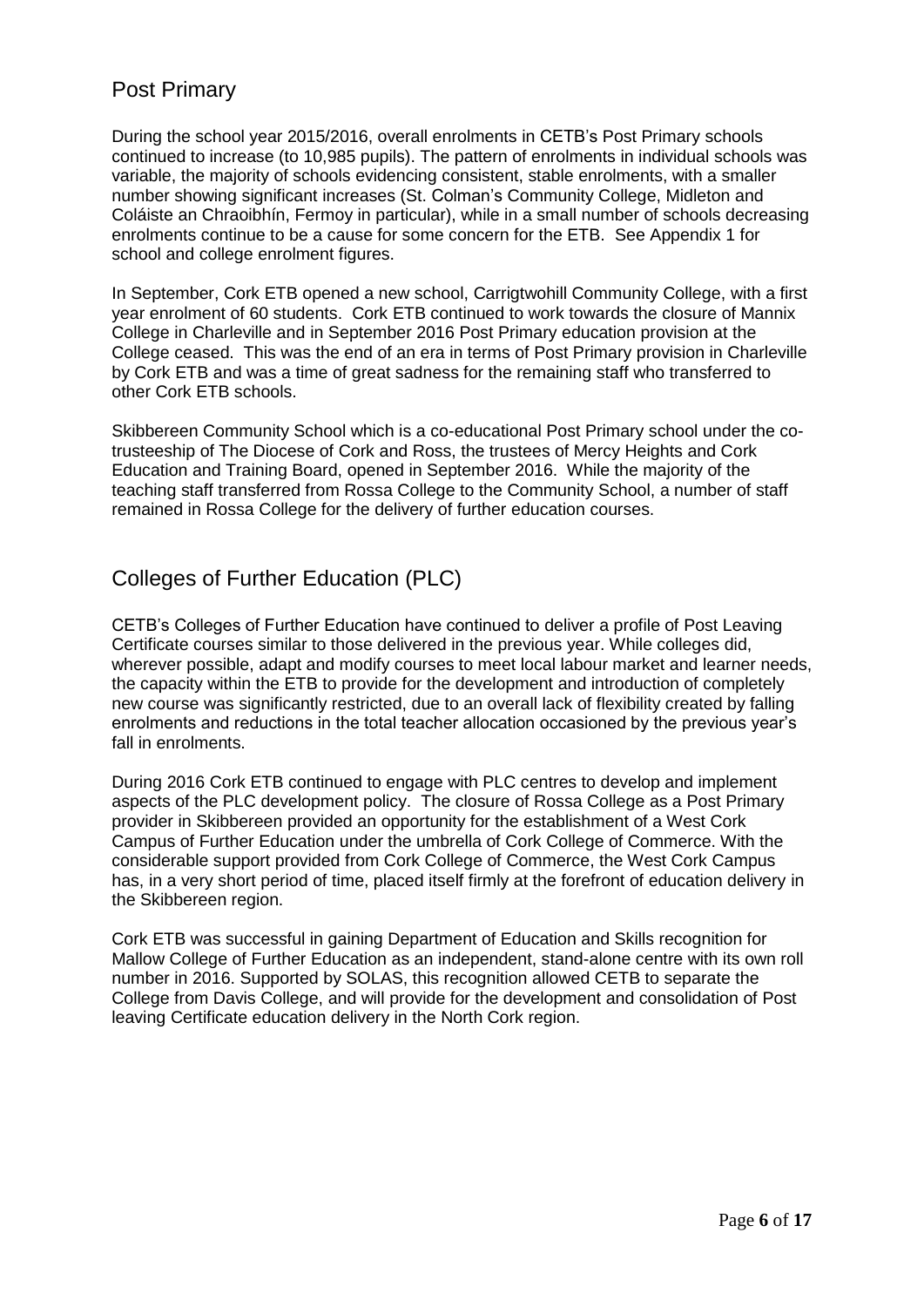# <span id="page-6-0"></span>Further Education and Training

Cork ETB provides a broad range of training programmes through Cork Training Centre and its associated services, designed to meet the training requirements of individuals, both employed and unemployed, and the business and economic needs of employers in the region.

#### <span id="page-6-1"></span>Scope of Provision

Cork ETB FET provision offered full and part time courses in wide range of fields to a large and diverse population of adult and post second level learners which are delivered as day and night courses. Programmes include:

- Post Leaving Certificate
- Apprenticeships
- Traineeships
- Vocational Training Opportunities Scheme (VTOS)
- Back to Education Initiative (BTEI),
- Adult Literacy,
- Intensive Adult Basic Education (ITABE)
- Community Education,
- Specific Skills Training
- Youthreach.
- Community Training Centres,
- Local Training Initiatives
- Prison Education Service
- Post Release Prison Service
- Skills for Work
- Co-operation with other institutions

The formation of the ETB's, and the creation of an integrated Further Education and Training sector, with a clear focus on the development and delivery of courses and programmes designed to prepare people for employment and/or further studies has been both a challenge and opportunity for CETB. The development of coordinated programmes for programme delivery aimed at minimising duplication, increasing access for individuals, improving relevancy for employers and maintaining and increasing the quality of programmes on offer were all features of CETB's FET service throughout this period.

#### <span id="page-6-2"></span>Cork Training Centre

Cork Training Centre provided training directly and indirectly to 5,291 individuals across a range of programme types in 2016.

Of this total 1,291 were apprentices undertaking off the job training at phases 2, 4 and 6. There were 425 apprentices registered in 2016 up from 380 the previous year reflecting the increase in economic activity. A revised curriculum version 4 was introduced for phase 2 apprentices in the trades of Carpentry & Joinery, Heavy Vehicle mechanic, Metal Fabrication, Plumbing and Electrical. Two new apprenticeships commenced in the area of Engineering and Insurances.

Application rates for training courses for the unemployed were reduced in general, down on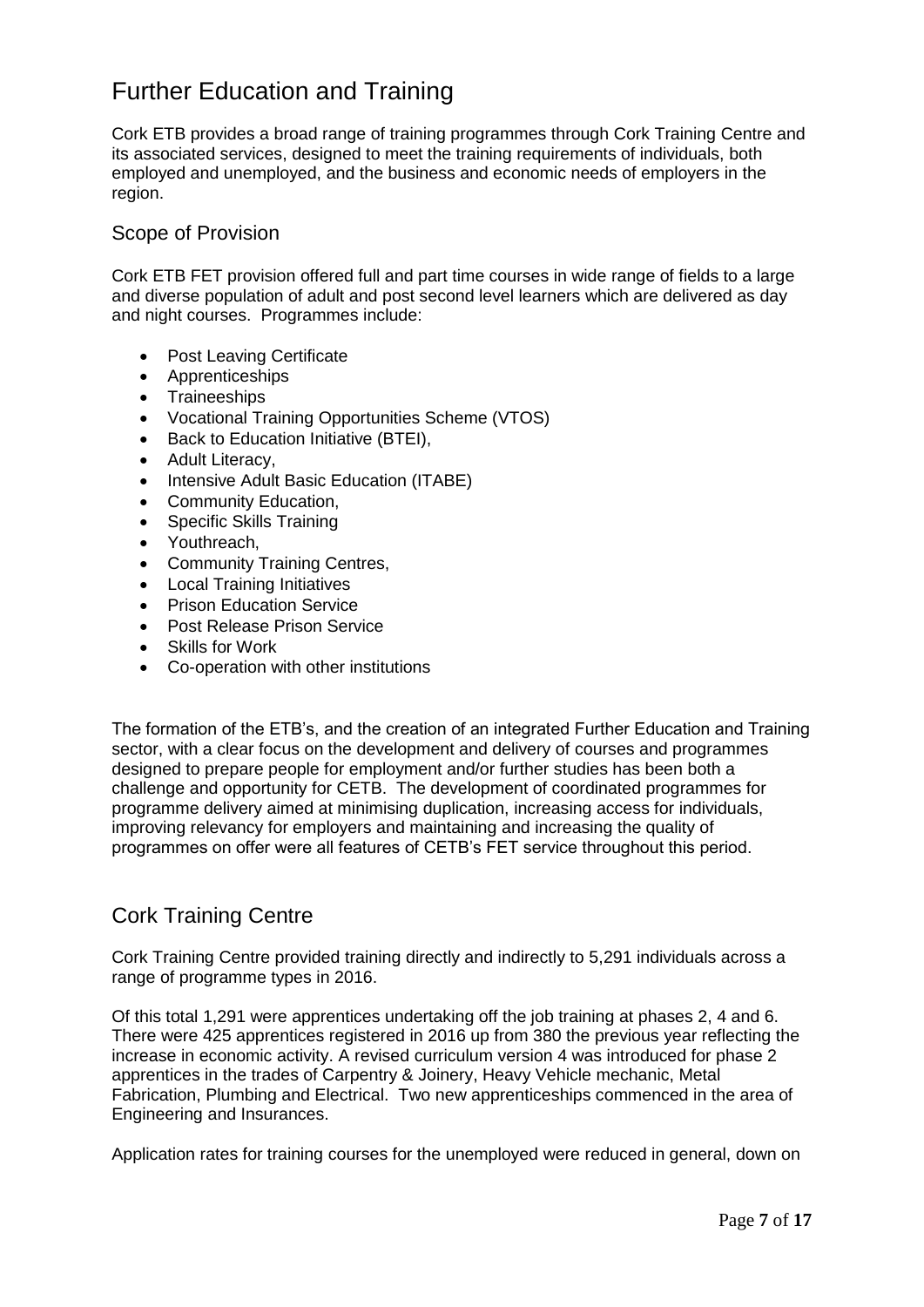the previous year similar to last 2 years. Changes to economic circumstances, and reductions in financial supports were indicated as being the most significant contributory factor in the underutilisation of allocation. The alignment of provision to meet local employer and business needs was, managed on a local basis, referencing and identifying with local business organisations the requirements in that area with oversight by the FET planning group. Particular emphasis was placed on providing opportunities for the high priority cohort of The low skilled and The long term unemployed.

Training for early school leavers is provided through two Community Training Centres in Blackpool and Mayfield. Both were at capacity of 50 and 65 respectively for the year. These centres are delivering programmes at level 4, with both CTCs opting to commence delivery of Specific Skills Training in C&G certified courses.

Training for people with disabilities seeking employment is provided through five Specialist Training Providers, National Learning Network centres in Bantry, Model Farm Road, providing 200 places along with Abode and St. Joseph's providing a further 20 places. These centres are delivering courses specifically designed for persons with disabilities, in specialised equipped training centres.

#### <span id="page-7-0"></span>**Youthreach**

There are currently eleven Youthreach Centres under the aegis of the Cork Education & Training Board. Programmes operate five days per week throughout the academic year. A summer Programme is also provided focusing on the personal and social development of the student. The Youthreach sector already encompasses the vision and mission of the Cork ETB and operates according to its guiding principles.

There is a policy of continuous enrolment allowing programmes to remain responsive to the needs of applicants. Centres employ principles of youth work, diverse teaching styles and pedagogical approaches to maximise the benefits for students.

A changing profile of Youthreach students has emerged. Traditionally most referrals came from schools directly referring 'struggling' students, while this still happens other referrals to centres are now received from a wide variety of organisations and sources, for example:

- Juvenile Liaison Officers
- Probation Services
- TUSLA
- Residential Care
- Ethnic Groups
- DSP Referrals

Because of this changing profile of students it was necessary to review the Youthreach Curriculum, work placement procedures and attendance and retention plans to ensure they were relevant to the students and focused equally on academic, vocational and soft skills development. Training for staff on Soft Skills Measurement took place in September 2016 and was rolled out to all centres for implementation.

The planned retention for Youthreach students is 81% and the new curriculum has been implemented in all centres, and this includes the application of a multi-tiered approach to attendance, Soft Skills Measurement Tools, BKSB Literacy and Numeracy assessments, revised work placement procedures and engaging students in developing individual action plans.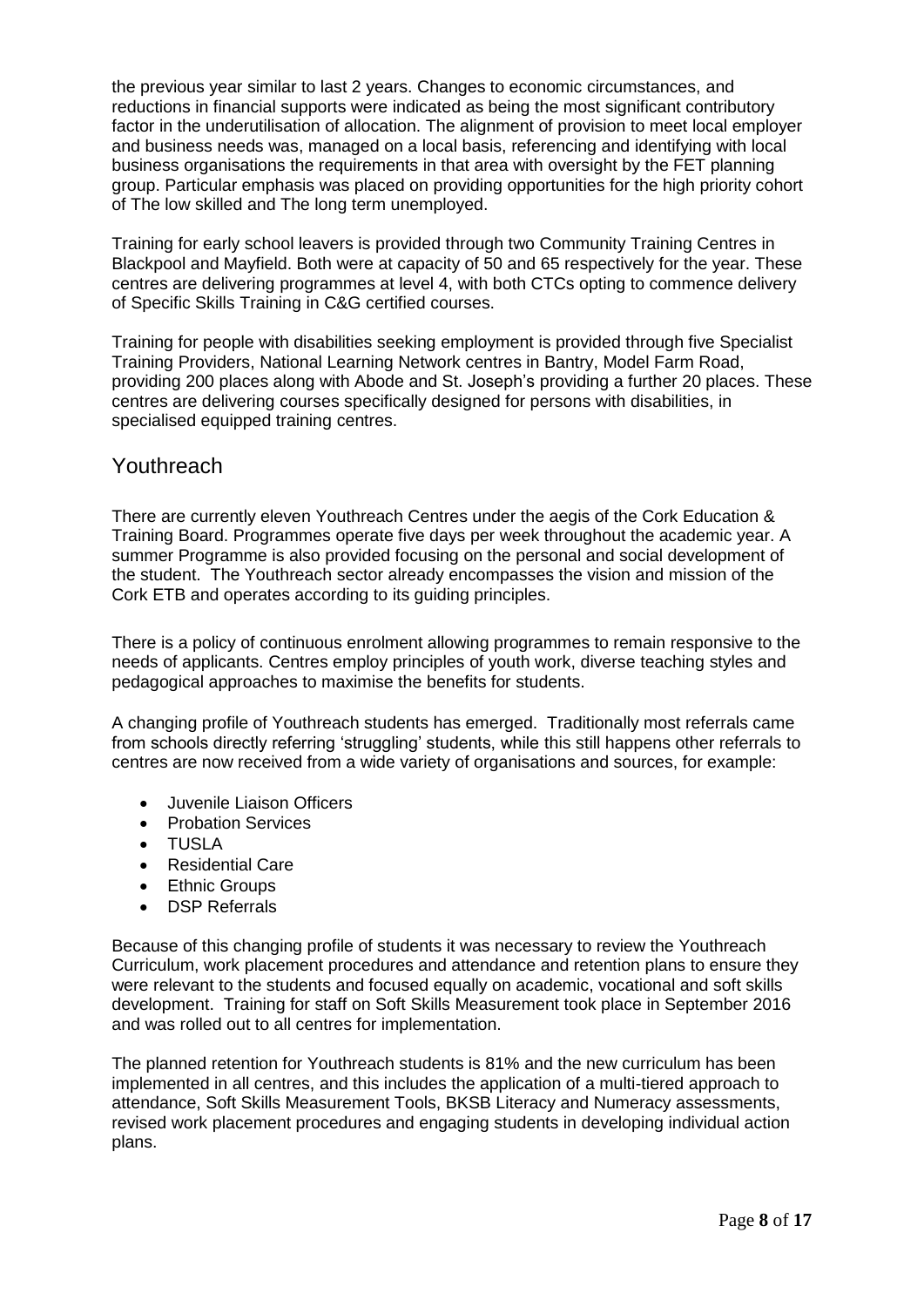#### Community Training Centres

Cork ETB operates two Community Training Centres, one in Blackpool/The Glen and the other in Mayfield. These centres which were formerly FÁS centres, are similar in nature to the Youthreach centres, but are more vocationally oriented in terms of provision. As mentioned previously, these centres are under the auspices of the Cork Training Centre. In 2016, 178 learners participated in courses at the Community Training Centres.

#### <span id="page-8-0"></span>Community Education

In 2016, 711 community education courses were run throughout Cork city and county to the benefit of 5,749 learners.

Community Education is primarily designed to promote and assist local not-for profit community education groups address the needs of their community, in particular, those with limited formal education. In 2016 Cork ETB offered a number of programmes under Community Education that led to certification i.e., ESOL, Craft & Textiles and IT, and progression from these will be continually monitored.

In 2016, one of the targets for Community Education was to integrate CE with other FET provision to encourage progression. Throughout the year, Community Education courses were scheduled on the PLSS system and this allowed Adult Guidance, DSP, other FET providers have access to the course schedule to facilitate and encourage progression. During the year improvements were made to the administration procedures with the community groups on the ground, and community groups have been engaged in this process very successfully.

In conjunction with Community Education and BTEI a Learning Festival was organised in Cork County, this provided information to Community Education learners regarding their progression options. Also, several 'Taster' courses were delivered, which encouraged progression for those who completed the courses.

#### <span id="page-8-1"></span>Back to Education Initiative

CETB BTEI focuses on offering an integrated Adult Education and Training Service, with accreditation from Levels 1-5, on the National Framework of Qualifications. BTEI already encompasses the vision and the mission of FET.

BTEI programmes are present in all of the main City areas, almost every major urban centre in the county and many rural areas. The aim of BTEI programmes is to offer high quality, more accessible and flexible education programmes and supports suited to the identified needs of the individual.

To date many of the programmes are run as progression options from Basic Education/ Community Education Programmes or a progression to PLC programmes in each area. The provision of QQI Level 5 has since been reduced, in line with National and ETB guidelines and policies. A limited number of courses were provided at Level 2, but courses were primarily QQI level 3 and 4, particularly Level 4.

Programmes were developed in consultation with other co-ordinators and stakeholders leading to the development of programmes in accordance with the needs in specific areas. In 2016 BTEI piloted 6 courses selected across City & County in a range of subject areas at Level 4 with a view of increasing retention on these pilot courses to 85%. It is expected that progression into FET will be the primary outcome for participants. BTEI courses are developed and advertised to feed into Level 5 PLC courses in local areas.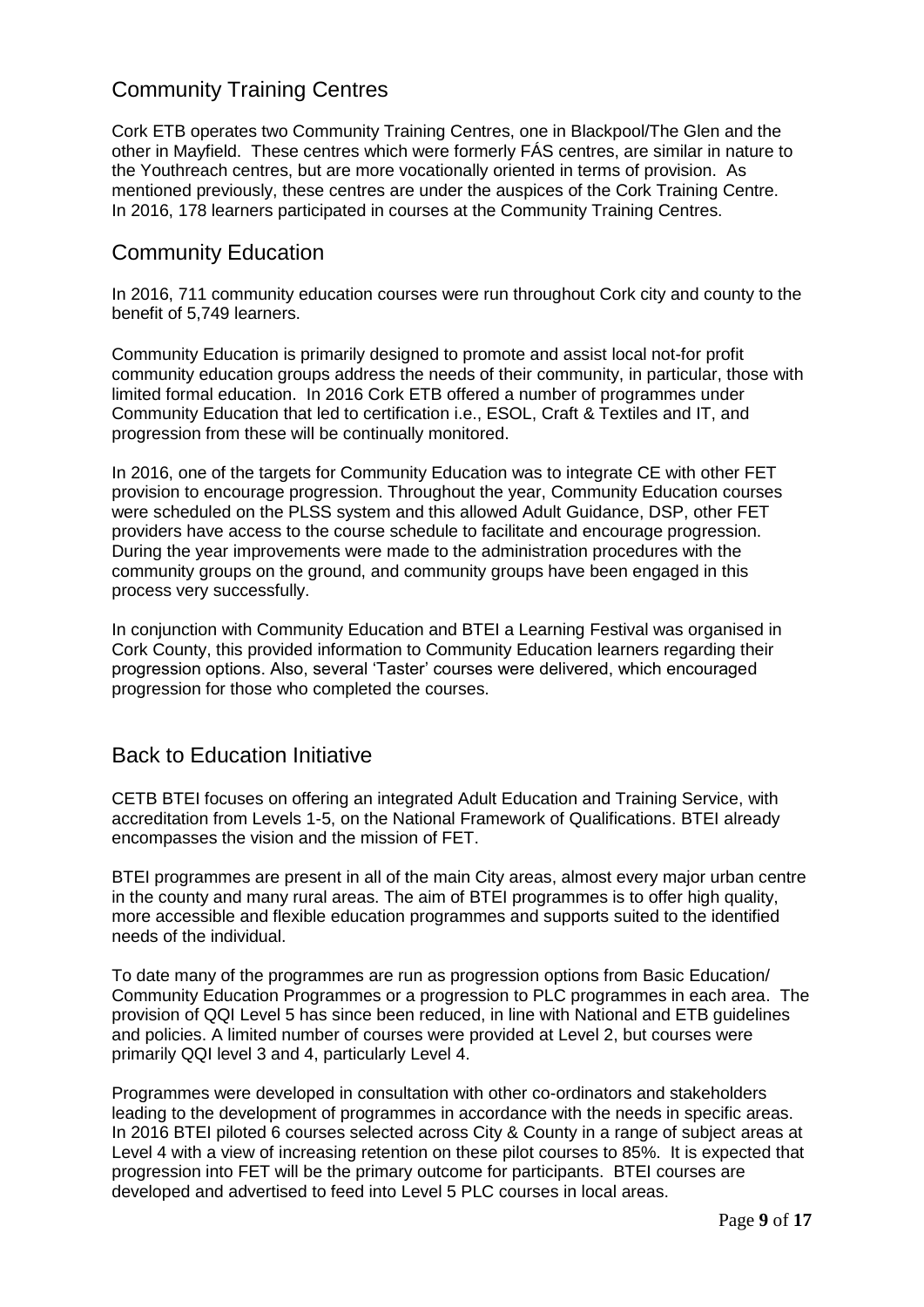ICT and/or work placement has been integrated onto all courses also. Links with employers were expanded in each region in order to upskill learners and give them the best opportunity to progress to employment. Visits from providers were also arranged for participants where they were presented with information on employment opportunities available.

Literacy and Adult Guidance continues to be integrated into BTEI Programmes. A large percentage of learners had access to Guidance support during their course, the majority coming from the Adult Education Guidance Service of Cork.

In 2016, 2,339 learners benefitted from courses run under the CETB BTEI programme.

#### <span id="page-9-0"></span>**Literacy**

CETB Literacy service continues to deliver a wide variety of programmes aimed at improving reading, writing, numeracy and ICT skills for adults who wish to improve their competencies and enhance their functional participation in personal, social and economic life. Programmes offered are varied and flexible and range from 1:1 volunteer support to intensive group tuition and certification. While Focus is on learning outcomes at NQF levels 1-3 the service is always mindful of possible progression routes available to learners and the variety of subjects offered at levels 2 & 3 continues to be increased to reflect this. The integration of literacy across other programmes such as BTEI and VTOS has also facilitated progression for learners.

CETB works closely with dedicated tutors (both Paid & Voluntary) to develop innovative unaccredited programmes that help learners develop the skills they need to better participate in economic, social, community and family life.

Through the Skills for Work Programme the literacy service delivers programmes aimed at raising the competency level of employees with low levels of educational qualifications, enhance essential IT skills enabling employees to cope with frequent and ongoing changes in work practices.

ESOL tuition is provided up to NQF Level 3 and priority is given to asylum seekers and low income EU immigrant or migrant workers. Adult Literacy students with support from the Guidance service progressed to the following; Group Literacy, VTOS, BTEI, Training/ Apprenticeship, Full-time/Part-time employment.

The Family Learning Programme gives vital supports to parents whose own education has been limited, helping to break down barriers between learning in different contexts. CETB are aiming to increase family learning provision from 4% to 6% in order to deliver a total of 1474 hours. New programmes are currently being developed for next year. There are currently 7 programmes running which include:

- Family cooking on a budget
- Supporting your child in Primary School
- Supporting your child in Secondary School
- IT & Social Media Security for parents
- Traveller Health
- Helping parents build resilience and develop coping skills in their children

In 2016, 4,653 learners benefitted from participating in literacy courses run by CETB.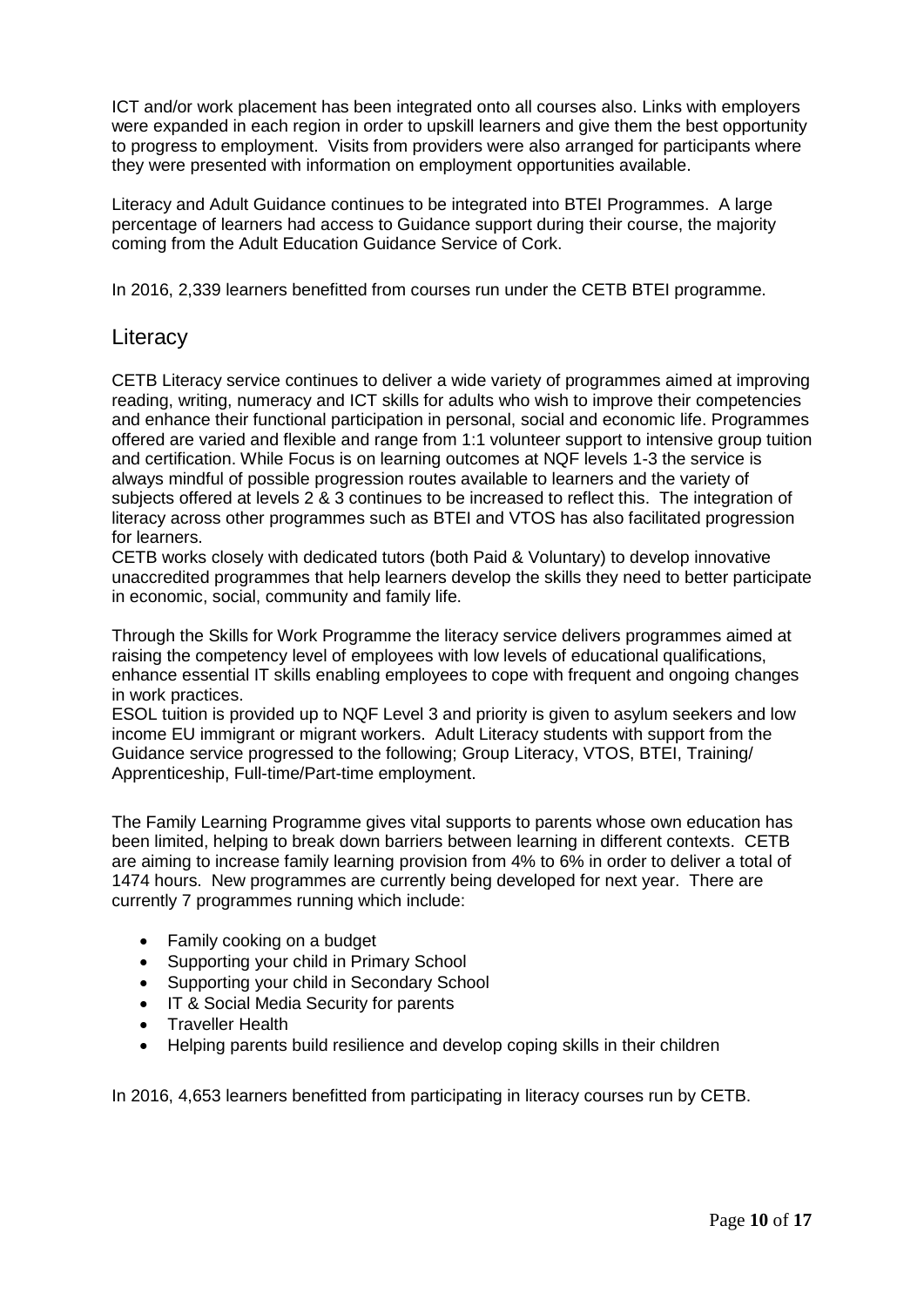### <span id="page-10-0"></span>CETB Adult Guidance

The Cork ETB guidance service offers the Cork ETB free, impartial, confidential, information, advice and guidance on educational options in the area. The aim of the guidance service is to facilitate learners to make informed decisions about accessing education and training, transferring within and progressing from Cork ETB.

Cork ETB Adult Guidance Service provides support to current ETB adult learners who do not have existing access to guidance and to unemployed adults who want to up skill or retrain but whose qualifications are less than FETAC Level 6. An outreach guidance counselling services for adults in Adult Education Centres across Cork City and County has been developed.

The Adult Guidance Service worked in partnership with other agencies and groups to establish the profile of the Service, making it an integral part of the support infrastructure for adult learning in Cork ETB.

#### <span id="page-10-1"></span>Youth Services

Under the 2013 Education and Training Board Act, Cork ETB has legislative functions - to Support the provision, coordination, administration and assessment of youth work services in its functional area.

In this regard Cork ETB provided the following services through the youth work unit in 2016

- Administration of Special Project for Youth & YPSF funding to youth services on behalf of the Department of Children and Youth Affairs in projects in Cork
- Administration of funding to a number of Cork Local Drugs Task Force Projects
- Administration of Youth Club Grant Scheme to small voluntary led youth work groups
- Administration of the DCYA Youth Employment Initiative
- Administration and coordination of the DCYA Youth Capital Grant Scheme.
- Youth Engagement/Participation –Cork Comhairle na nÓg
- Implementation of National Quality Standards Framework for Youth Work

Furthermore in 2016 Cork ETB -

- Conducted a comprehensive profile of Cork ETB's Youth Work Services.
- $\triangleright$  Delivered a showcase event of youth work services in Cork.
- $\triangleright$  Assisted the DCYA in the implementation of the Value for Money Review recommendations, primarily Pobal mapping of DCYA funded projects in Cork.

Cork ETB's primary scheme of youth work grants is made available from the Department of Children and Youth Affairs, in respect of special out-of-school projects for disadvantaged young people. These schemes are Special Projects for Youth (SPY), Young Peoples Facilities and Services Fund (YPFSF) and Youth Information (YIC). Grants are allocated to organisations and groups for specific projects which seek to address the needs of young people who are disadvantaged, due to a combination of factors.

The grant-aided youth work initiatives aim to facilitate the personal and social development of participants to realise their potential and in particular to equip them with the knowledge, skills and attitudes necessary for their appropriate integration in society.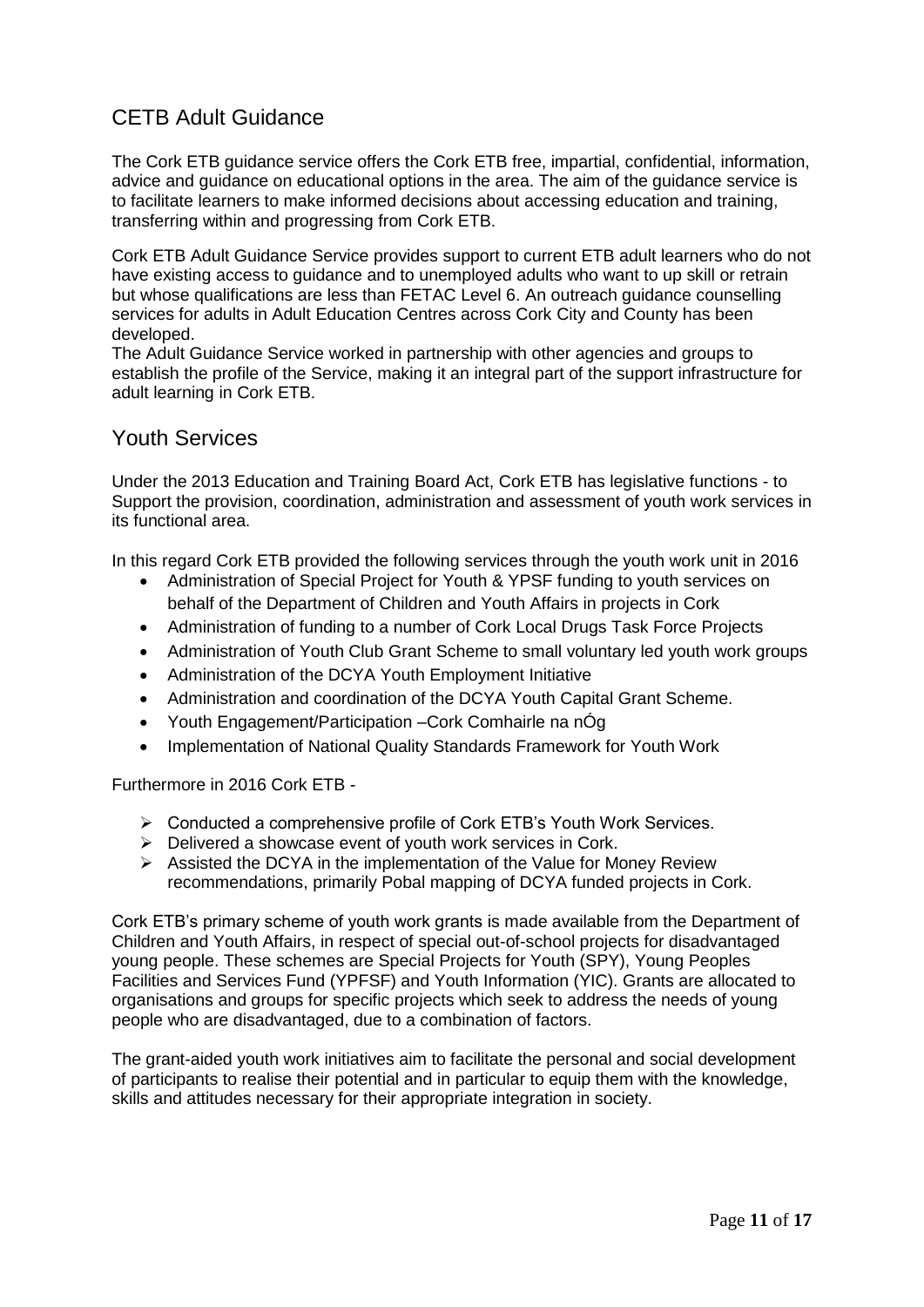# <span id="page-11-0"></span>Organisation of Services

In 2016 the Department of Education and Skills (DES) set out a senior management structure for ETB's in conjunction with a limited alleviation of the moratorium. The revised management structure put in place established the role of Directorship within the sector. This role replaced the previous model of Education Officers and Principal Officers. Cork ETB based on activity and scale were allocated the following posts;

- 1 Director of Further Education and Training
- 1 Director of Schools
- 2 Directors of Organisation Support and Development

The above competitions were run through the Pubic Appointment Service and in September three internal candidates were appointed to the posts with the former Education Officer taking on the role of Director of Further Education and Training. Some additional resources for Head Office were secured through a review of critical vacancies conducted by the Directors of Organisation Support and Development in conjunction with the DES.

In the last quarter of 2016, a review of structures and staffing was undertaken in Head Office to ensure that appropriate structures were put in place to support and assist core business, the delivery of education and training across the Cork region, and reflect the size of the organisation, corporate governance requirements, legislative requirements and most importantly are easily identified by the users of our services.

To this end the following business units were established through a process of consultation;

- Human Resources
- Legal & Compliance
- Corporate Services
- Information Technology
- Finance
- Capital Projects & Procurement

While there was some alleviation of the moratorium for Head Office for critical vacancies which assisted with the above review, the impact of the public sector moratorium in respect of non-teaching posts continued to be a challenge for the organisation particularly within the FET area, Colleges and Centres.

ICT continues to be developed within the organisation with solutions being developed and implemented with respect to managing transactional pieces of work such as contract requests, timesheets, invoices and travel claims. While many of the solutions are being developed nationally through the Project Management Office in the DES, Cork ETB continues to participate in the various working and project groups established to oversee same.

Cork ETB continues to be committed to the continuous improvement of it services in the context of the Governments Transforming Public Service Programme and in the interest of good corporate governance.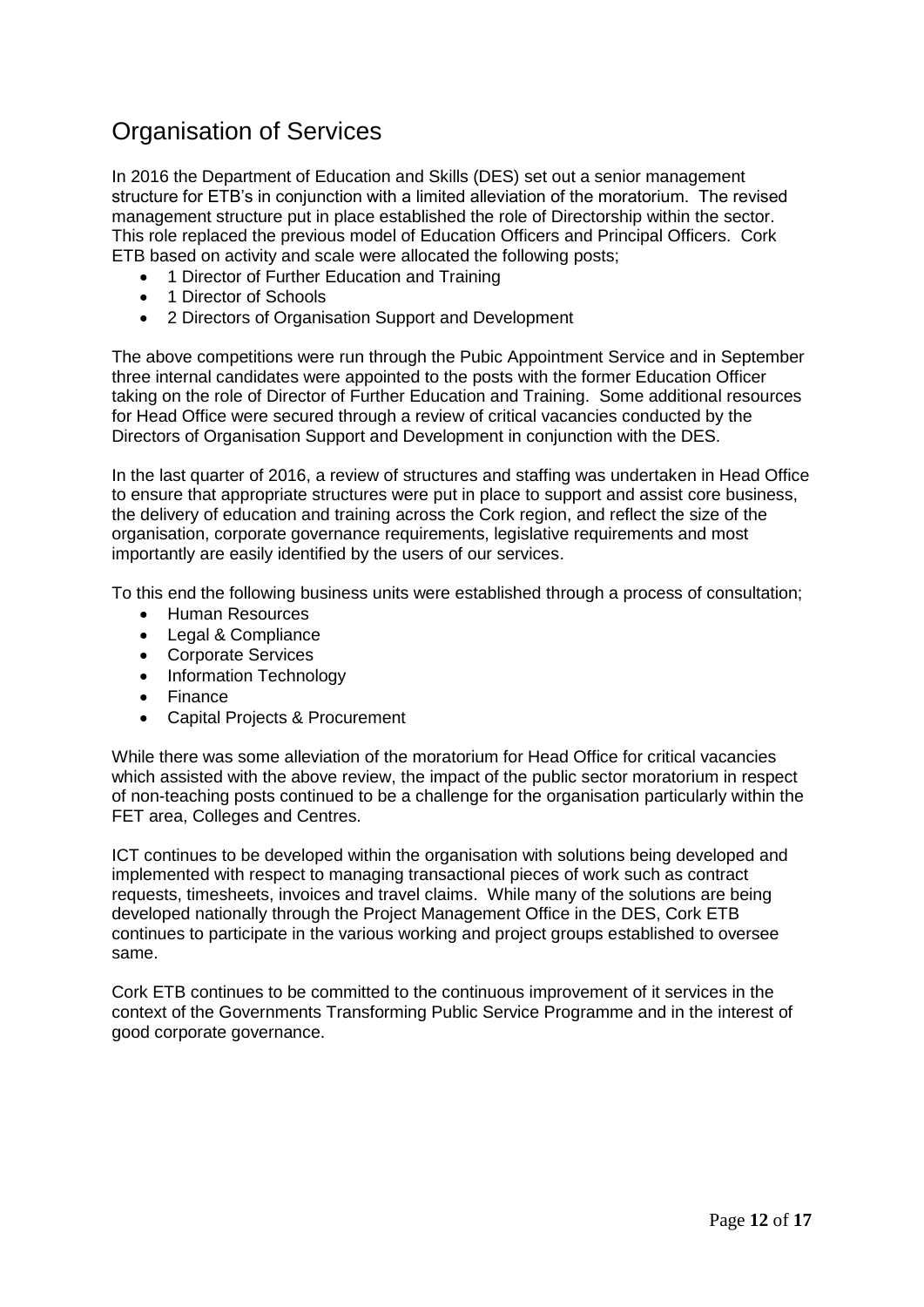#### <span id="page-12-0"></span>**Infrastructure**

Details of Building Projects in CETB schools/colleges and centres are as follows:

#### **Major Building Projects – at construction stage**

| Coláiste an Chraoibhín, Fermoy           | Major Extension        |
|------------------------------------------|------------------------|
| <b>Glanmire Community College</b>        | <b>Major Extension</b> |
| St. Colman's Community College, Midleton | Major Extension        |

#### **Major Building Projects – at planning stage**

| Carrigaline Education Campus        | New 3 School Campus    |
|-------------------------------------|------------------------|
| <b>Clonakilty Community College</b> | <b>Major Extension</b> |
| Davis College, Mallow               | <b>Major Extension</b> |

### <span id="page-12-1"></span>Key relationships

Cork ETB values the links that have been made with major stakeholders in the public and private sector. To this end the ETB consults, engages and collaborates with a wide range of public bodies and providers of education and training. Cork ETB works closely with both City and County Councils and has entered into partnership arrangements on a number of initiatives such as Music Generation, Lifelong Learning Festival. The ETB also works closely with the Local Community Development Committees, Local Partnership Committees as well having representation on the Governing Bodies of University College Cork and Cork Institute of Technology.

In addition, Cork ETB is the co-patron of 13 Community/Comprehensive schools in Cork with the land and properties of these schools vested in the Board. Cork ETB also has 11 Designated Community Colleges which operate in partnership with a number of religious cotrustees/patrons, notably the Diocese of Cork & Ross and the Diocese of Cloyne,

During the year, Cork ETB co-operated with a large number of other organisations and institutions through the provision of teaching hours or financial assistance. Such organisations include the Prison Service, Foróige, Community Training Workshops.

Cork ETB also values and continues to develop links with industry in Cork to ensure that the provision of Further Education and Training services are appropriate to the needs of the various industrial sectors to ensure our students are in a position to obtain relevant and meaningful employment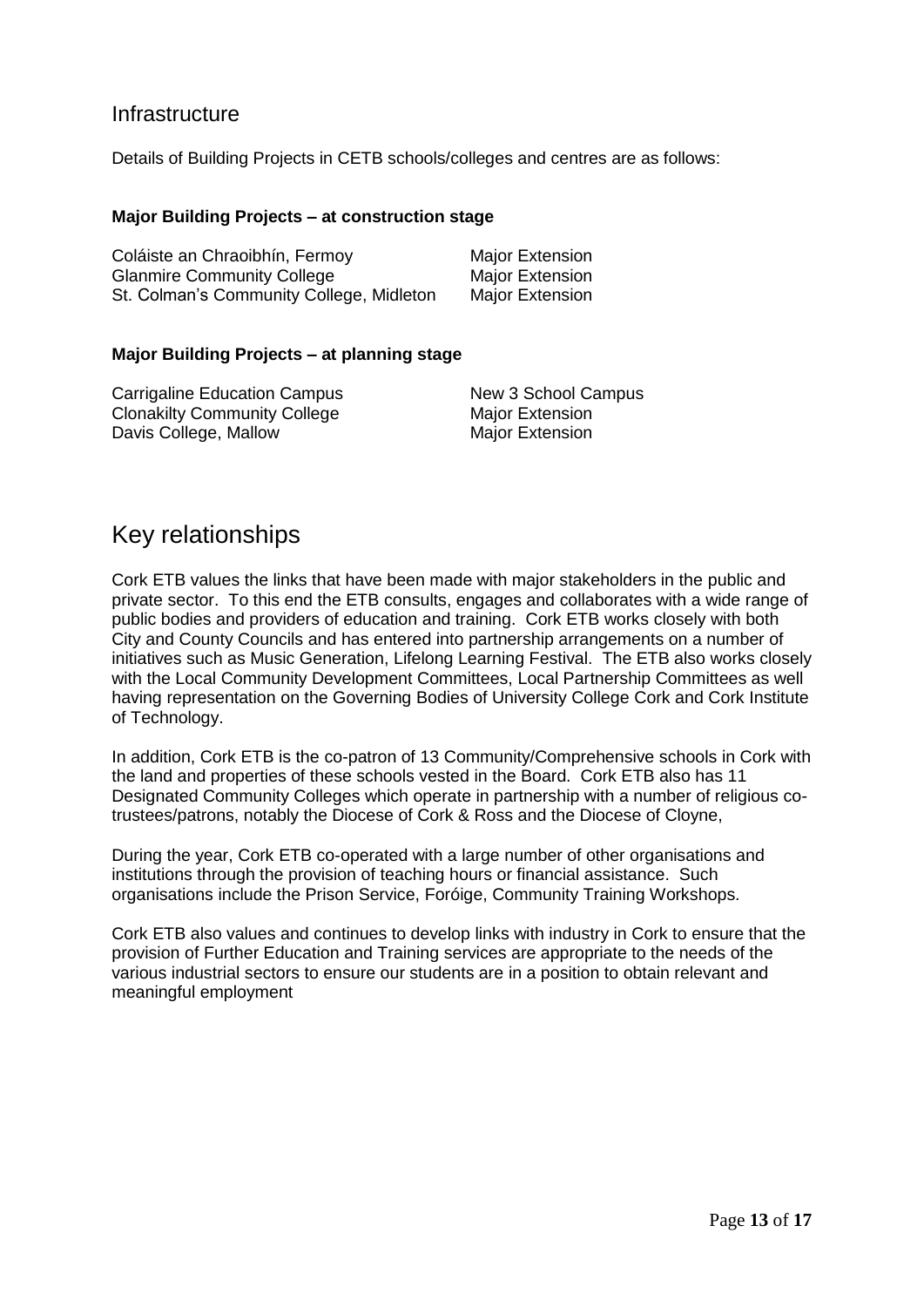## <span id="page-13-0"></span>Financial Summary

Cork ETB is funded primarily by the Department of Education and Skills (DES) for the delivery of its second level and SOLAS and DES for Further Education and Training programmes. In 2013/2014, funding for particular projects was also provided by other Government Departments and Agencies including:

- Department of Community, Equality and Gaeltacht Affairs
- Department of Social and Family Affairs
- Office of the Minister for Children and Youth Affairs
- Department of Enterprise, Trade and Innovation
- European Union.

Funds are also raised through charges for services such as tuition fees, rent of rooms and activities at local level. The Board's receipts for 2015 were €182,497,558. Cork ETB is audited annually by the Comptroller and Auditor General (C&AG) who presents a report on the Board's financial stewardship to the Oireachtas. Of the total receipts last year, €15,670,208 was in respect of the Capital programme. Appendix 2 contains the annual output statement.

I also confirm as Chairman, that Cork Education and Training Board are responsible for the keeping of accounts and confirm that Cork ETB is fully compliant with its obligations under revenue legislation.

Signed: \_\_\_\_\_\_\_\_\_\_\_\_\_\_\_\_\_\_ Date: \_\_\_\_\_\_\_\_\_\_\_\_\_\_

Cllr. Patrick Gerard Murphy Chairman, Cork Education and Training Board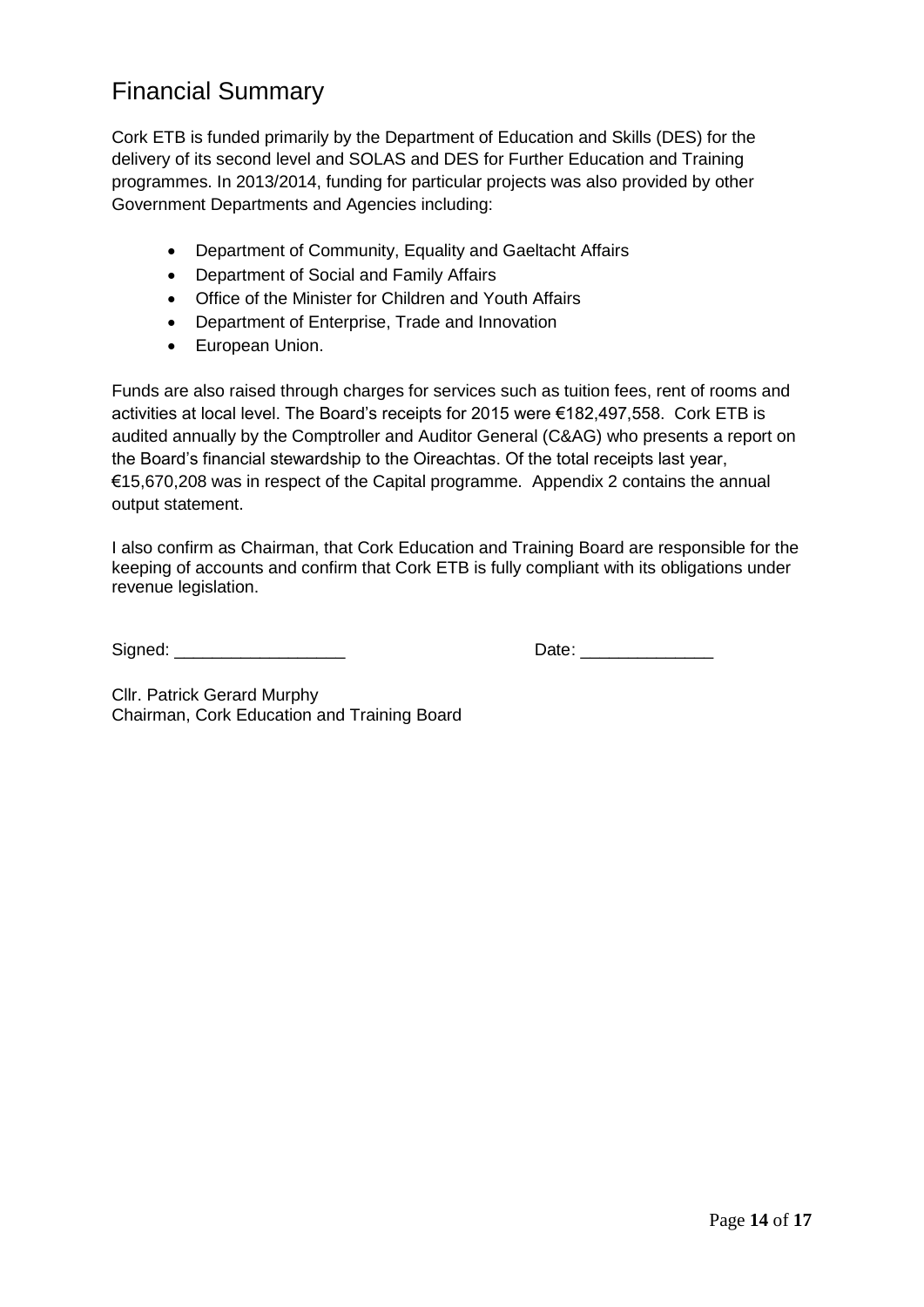# <span id="page-14-0"></span>Abbreviations

| <b>AEGC</b>     | <b>Adult Educational Guidance Counsellor</b>      |
|-----------------|---------------------------------------------------|
| AES             | <b>Adult Education Service</b>                    |
| BTEI            | <b>Back to Education Initiative</b>               |
| <b>C&amp;AG</b> | <b>Comptroller and Auditor General</b>            |
| СC              | <b>Community College</b>                          |
| CЕ              | <b>Chief Executive</b>                            |
| CPD             | <b>Continuing Professional Development</b>        |
| <b>DEIS</b>     | Delivering Equality of Opportunity in Schools     |
| DES             | Department of Education and Skills                |
| FET             | <b>Further Education and Training</b>             |
| <b>ICT</b>      | <b>Information Communications Technology</b>      |
| ΙT              | <b>Information Technology</b>                     |
| ITABE           | <b>Intensive Tuition in Adult Basic Education</b> |
| <b>LCA</b>      | <b>Leaving Certificate Applied</b>                |
| <b>NCCA</b>     | National Council for Curriculum and Assessment    |
| PDST            | Professional Development Service for Teachers     |
| <b>PLC</b>      | <b>Post Leaving Certificate</b>                   |
| QA              | <b>Quality Assurance</b>                          |
| <b>SOLAS</b>    | Seirbhísí Oideachais Leanúnaigh agus Scileanna    |
| ETB             | <b>Education and Training Board</b>               |
| VTOS            | <b>Vocational Training Opportunities Scheme</b>   |
| VEC             | <b>Vocational Education Committee</b>             |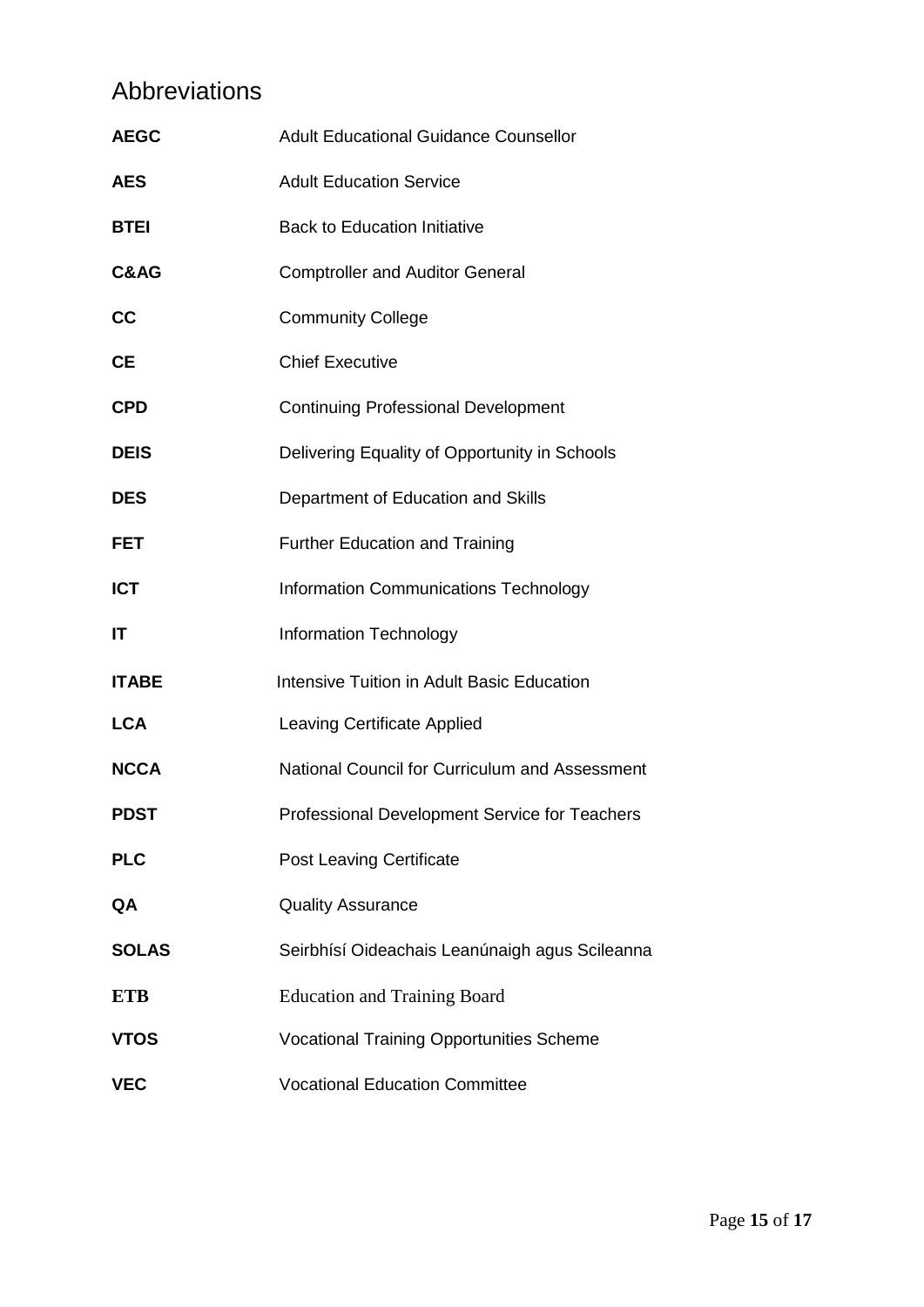# <span id="page-15-0"></span>Appendix 1

# <span id="page-15-1"></span>ETB Schools, Education Centres & Sub Committees

# <span id="page-15-2"></span>Post Primary Schools

| <b>Name</b>                                   | <b>Enrolment</b> | <b>Name</b>                                                   | <b>Enrolment</b> |
|-----------------------------------------------|------------------|---------------------------------------------------------------|------------------|
| <b>Post PrimaryColleges</b>                   |                  |                                                               |                  |
| <b>Carrigtwohill Community</b><br>College     | 43               | ** Glanmire Community<br>College                              | 1026             |
| ** Clonakilty Community College               | 548              | **Maria Immaculate<br>Community College,<br>Dunmanway         | 499              |
| ** Coachford Community College                | 614              | McEgan College, Macroom                                       | 245              |
| Carrignafoy College, Cobh                     | 275              | **Nagle Community College,<br>Mahon                           | 174              |
| Coláiste an Chraoibhín, Fermoy                | 688              | ** Schull Community College                                   | 405              |
| **Coláiste Choilm, Ballincollig               | 1383             | Scoil Mhuire, Ballingeary                                     | 119              |
| Coláiste Daibhéid, Corcaigh                   | 206              | ** St. Aidan's Community<br>College, Dublin Hill              | 468              |
| **Coláiste Ghobnatan,<br><b>Baile Bhúirne</b> | 210              | St. Brogan's College, Bandon                                  | 814              |
| **Coláiste Pobail Bheanntraí                  | 689              | St. Colman's Community<br>College, Midleton                   | 877              |
| **Coláiste Pobail Naomh Mhuire<br>(Buttevant) | 316<br>521       | St. Fanahan's College,<br>Mitchelstown                        | 305              |
| Coláiste Treasa, Kanturk                      | 521              | <b>Terence McSwiney</b><br>Community College,<br>Knocknaheeny | 248              |
| Davis College, Mallow                         | 824              | **Gaelcholáiste Carrigaline                                   | 57               |
| <b>Post Leaving Certificate Colleges</b>      |                  |                                                               |                  |
| St. Johns Central College, City<br>Centre     | 989              | Coláiste Stiofán Naofa,<br><b>Tramore Road</b>                | 802              |
| <b>Cork College of Commerce</b>               | 1971             | Mallow College of Further<br>Education                        | 434              |